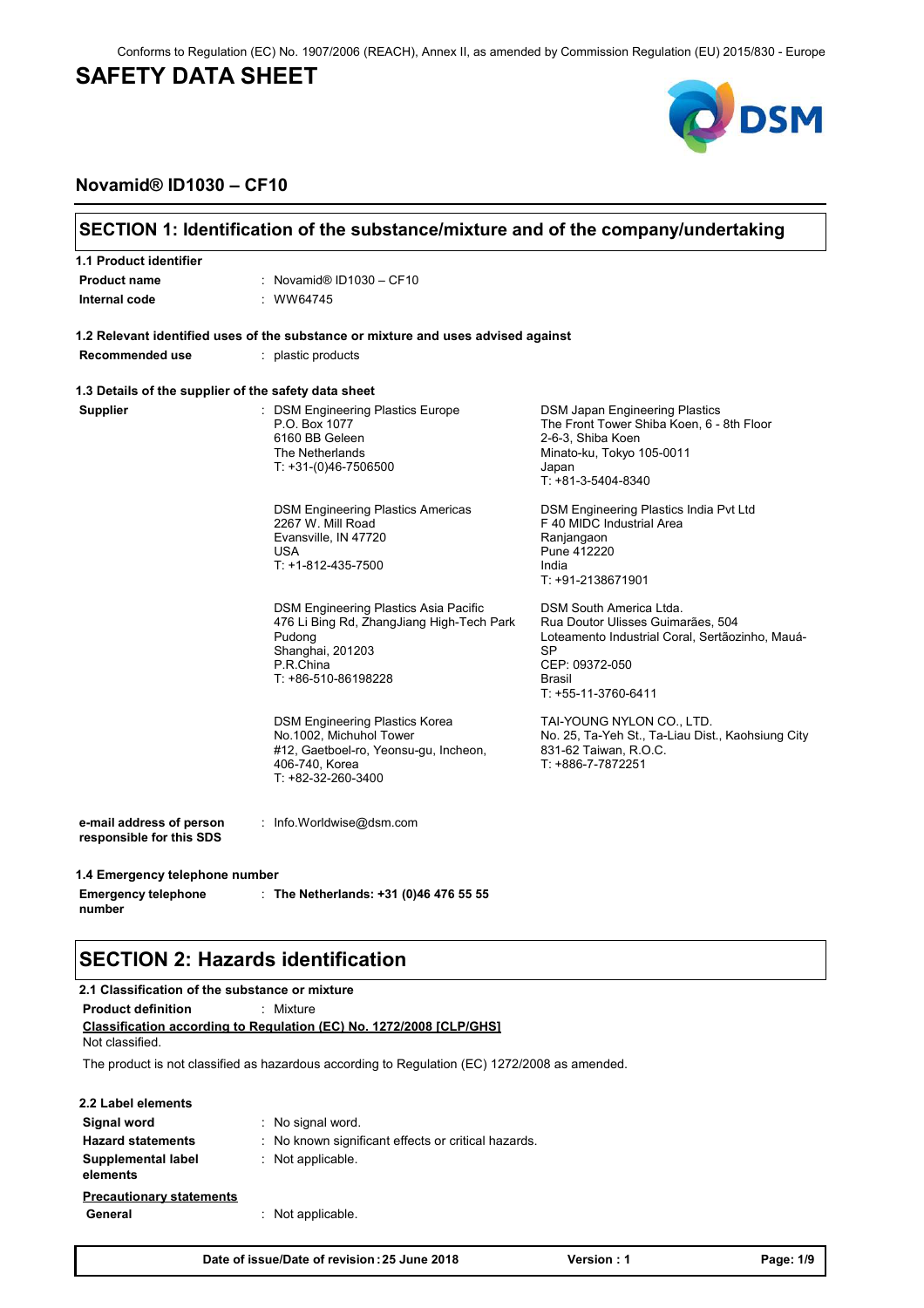

| <b>Prevention</b>            |        | : Not applicable.   |
|------------------------------|--------|---------------------|
| <b>Response</b>              |        | : Not applicable.   |
| <b>Storage</b>               |        | $:$ Not applicable. |
| <b>Disposal</b>              |        | : Not applicable.   |
| <b>Hazardous ingredients</b> | ٠<br>٠ |                     |

### **2.3 Other hazards**

| Other hazards which do       | : None known. |
|------------------------------|---------------|
| not result in classification |               |

## **SECTION 3: Composition/information on ingredients**

### **3.1 Substances / 3.2 Mixtures : Mixture**

**Chemical description** : Base polymer: Polyamide 6/66; CAS no. 24993-04-2

There are no ingredients present which, within the current knowledge of the supplier and in the concentrations applicable, are classified as hazardous to health or the environment, are PBTs or vPvBs or have been assigned a workplace exposure limit and hence require reporting in this section.

Occupational exposure limits, if available, are listed in Section 8.

## **SECTION 4: First aid measures**

### **4.1 Description of first aid measures**

| Eye contact                       | : Not applicable                                                                     |
|-----------------------------------|--------------------------------------------------------------------------------------|
| <b>Inhalation</b>                 | $\therefore$ Not applicable.                                                         |
| <b>Skin contact</b>               | : There is no known acute effect after over-exposure to this product.                |
| Ingestion                         | : There is no known acute effect after over-exposure to this product.                |
| <b>Protection of first-aiders</b> | : No action shall be taken involving any personal risk or without suitable training. |

### **4.2 Most important symptoms and effects, both acute and delayed**

| Over-exposure signs/symptoms |                     |  |  |
|------------------------------|---------------------|--|--|
| Eye contact                  | : No specific data. |  |  |
| <b>Inhalation</b>            | : No specific data. |  |  |
| <b>Skin contact</b>          | : No specific data. |  |  |
| Ingestion                    | : No specific data. |  |  |

#### **4.3 Indication of any immediate medical attention and special treatment needed**

| Notes to physician         | In case of inhalation of decomposition products in a fire, symptoms may be delayed. The<br>exposed person may need to be kept under medical surveillance for 48 hours. |
|----------------------------|------------------------------------------------------------------------------------------------------------------------------------------------------------------------|
| <b>Specific treatments</b> | No specific treatment.                                                                                                                                                 |

## **SECTION 5: Firefighting measures**

| 5.1 Extinguishing media<br><b>Suitable</b><br>Not suitable                     | : Use an extinguishing agent suitable for the surrounding fire.<br>: None known.                                                                                                                                           |
|--------------------------------------------------------------------------------|----------------------------------------------------------------------------------------------------------------------------------------------------------------------------------------------------------------------------|
| 5.2 Special hazards arising from the substance or mixture                      |                                                                                                                                                                                                                            |
| Hazards from the<br>substance or mixture                                       | : No specific fire or explosion hazard.                                                                                                                                                                                    |
| <b>Hazardous combustion</b><br>products                                        | Decomposition products may include the following materials:<br>carbon dioxide<br>carbon monoxide<br>nitrogen oxides<br>Hydrogen cyanide (HCN).<br>nitrogen oxides (NO, $NO2$ etc.)<br>ammonia (NH <sub>3</sub> )<br>amines |
| 5.3 Advice for firefighters<br>Special protective actions<br>for fire-fighters | : Promptly isolate the scene by removing all persons from the vicinity of the incident if there is a<br>fire. No action shall be taken involving any personal risk or without suitable training.                           |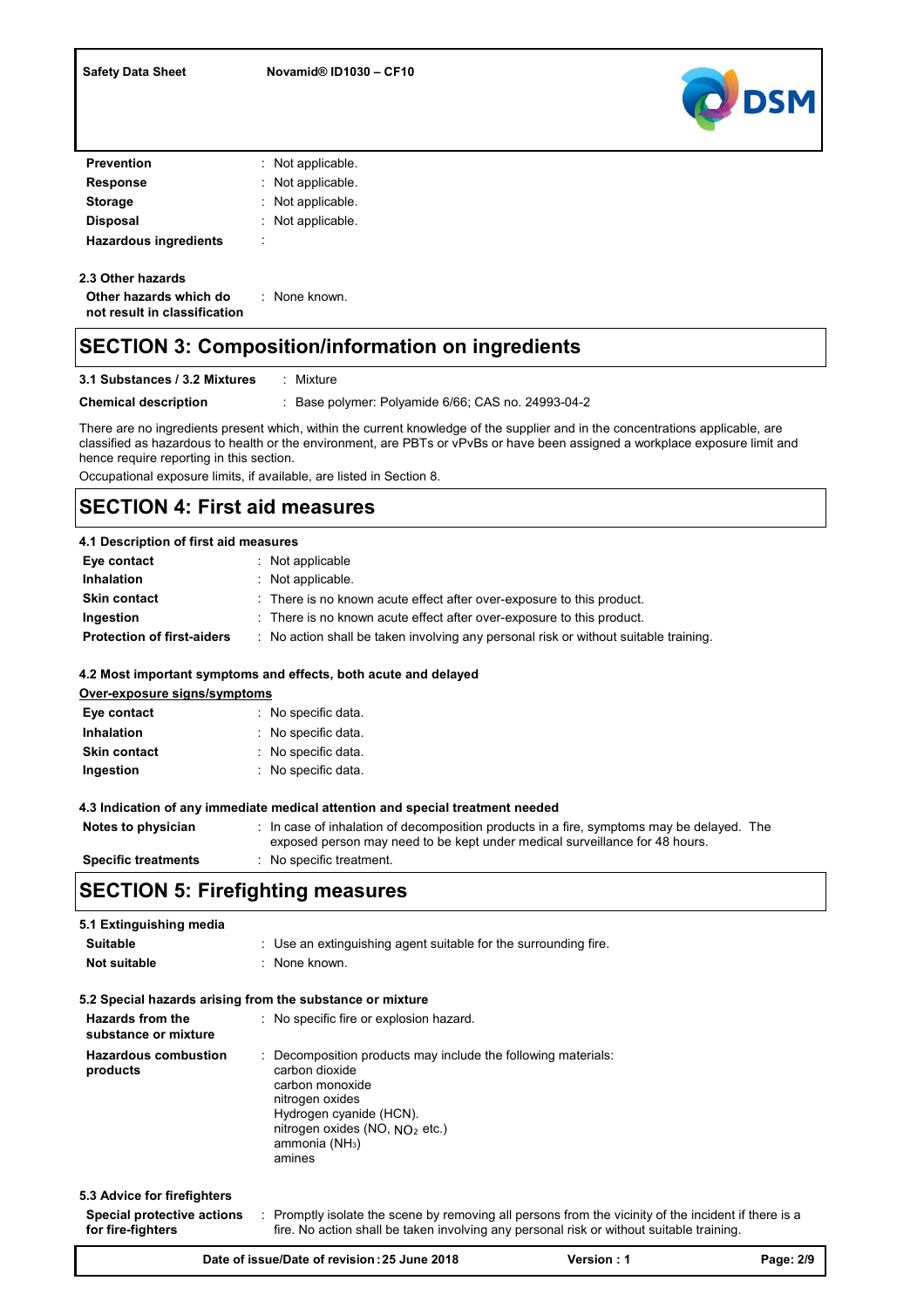

: Fire-fighters should wear appropriate protective equipment and self-contained breathing apparatus (SCBA) with a full face-piece operated in positive pressure mode. Clothing for firefighters (including helmets, protective boots and gloves) conforming to European standard EN 469 will provide a basic level of protection for chemical incidents. **Special protective equipment for fire-fighters**

## **SECTION 6: Accidental release measures**

**6.2 Environmental precautions** Move containers from spill area. Prevent entry into sewers, water courses, basements or confined areas. Vacuum or sweep up material and place in a designated, labelled waste container. Dispose of via a licensed waste disposal contractor. Note: see Section 1 for emergency contact information and Section 13 for waste disposal. : Avoid dispersal of spilt material and runoff and contact with soil, waterways, drains and sewers. Inform the relevant authorities if the product has caused environmental pollution (sewers, waterways, soil or air). **Large spill** : Move containers from spill area. Vacuum or sweep up material and place in a designated, labelled waste container. Dispose of via a licensed waste disposal contractor. **6.3 Methods and material for containment and cleaning up**<br>**Small spill** spill strain a designated.<br>**Small spill** end as Move containers from spill area. Vacuum or sweep up material and place in a designated. **6.1 Personal precautions, protective equipment and emergency procedures For non-emergency personnel** : No action shall be taken involving any personal risk or without suitable training. Keep **For emergency responders** : If specialised clothing is required to deal with the spillage, take note of any information in Section **6.4 Reference to other sections** : See Section 1 for emergency contact information. See Section 8 for information on appropriate personal protective equipment. See Section 13 for additional waste treatment information. unnecessary and unprotected personnel from entering. Do not touch or walk through spilt material. Put on appropriate personal protective equipment. 8 on suitable and unsuitable materials. See also the information in "For non-emergency personnel".

# **SECTION 7: Handling and storage**

The information in this section contains generic advice and guidance. The list of Identified Uses in Section 1 should be consulted for any available use-specific information provided in the Exposure Scenario(s).

| 7.1 Precautions for safe handling                                      |                                                                                                                                                                                                                                                                                                                                                            |  |
|------------------------------------------------------------------------|------------------------------------------------------------------------------------------------------------------------------------------------------------------------------------------------------------------------------------------------------------------------------------------------------------------------------------------------------------|--|
| <b>Protective measures</b>                                             | $\therefore$ Put on appropriate personal protective equipment (see Section 8).                                                                                                                                                                                                                                                                             |  |
| Advice on general<br>occupational hygiene                              | : Eating, drinking and smoking should be prohibited in areas where this material is handled, stored<br>and processed. Workers should wash hands and face before eating, drinking and smoking.<br>Remove contaminated clothing and protective equipment before entering eating areas. See also<br>Section 8 for additional information on hygiene measures. |  |
| 7.2 Conditions for safe<br>storage, including any<br>incompatibilities | : Store in accordance with local regulations. Store in a dry, cool and well-ventilated area, away<br>from incompatible materials (see Section 10). Do not store in unlabelled containers. Use<br>appropriate containment to avoid environmental contamination. Store in original container,<br>protected from direct sunlight.                             |  |
| 7.3 Specific end use(s)                                                |                                                                                                                                                                                                                                                                                                                                                            |  |
| <b>Recommendations</b>                                                 | $\therefore$ Not available.                                                                                                                                                                                                                                                                                                                                |  |
| Industrial sector specific<br>solutions                                | : Not available.                                                                                                                                                                                                                                                                                                                                           |  |

## **SECTION 8: Exposure controls/personal protection**

The information in this section contains generic advice and guidance. Information is provided based on typical anticipated uses of the product. Additional measures might be required for bulk handling or other uses that could significantly increase worker exposure or environmental releases.

### **8.1 Control parameters**

### **Occupational exposure limits**

| Product/ingredient name        | <b>Exposure limit values</b> |
|--------------------------------|------------------------------|
| No exposure limit value known. |                              |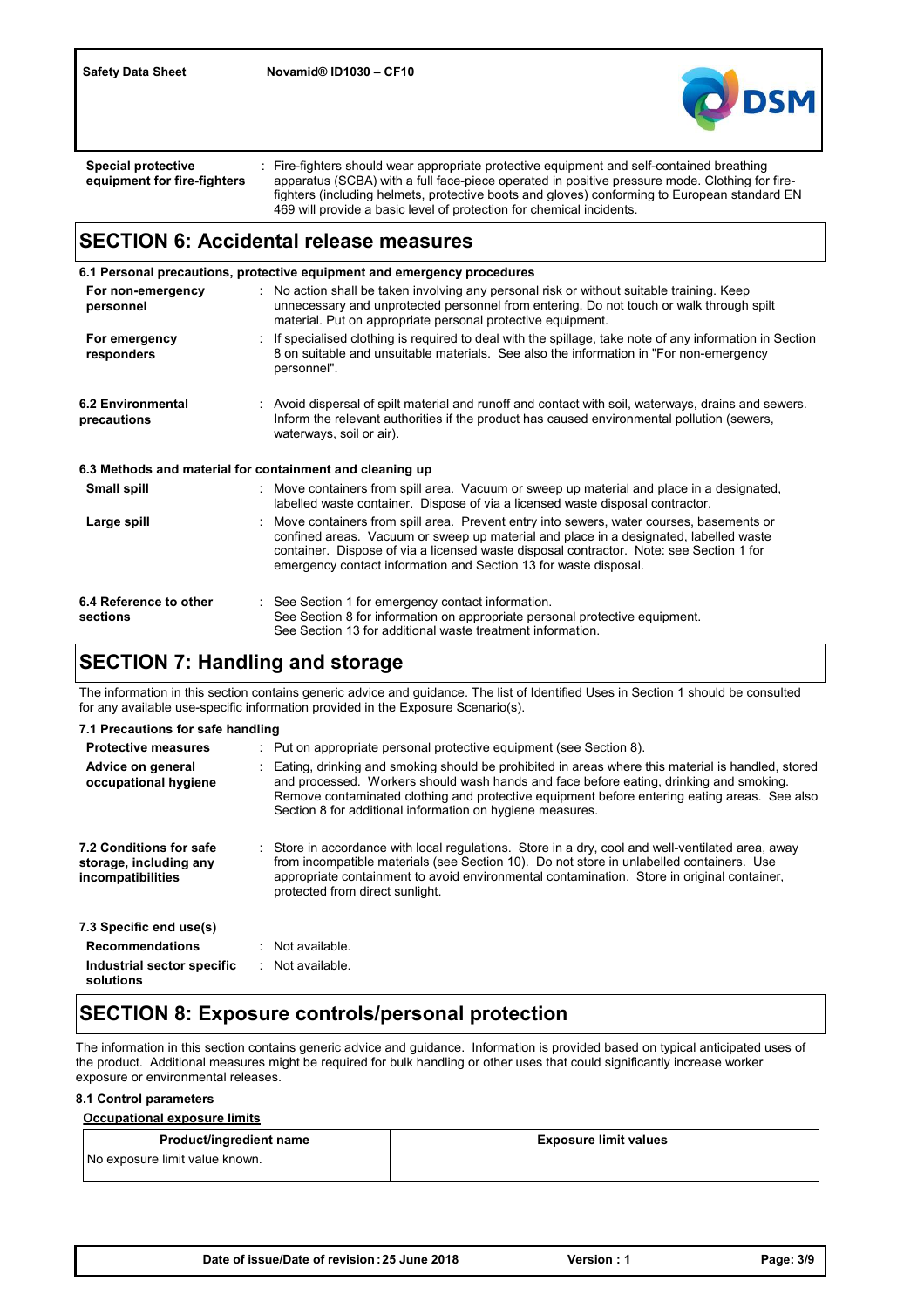

| <b>Recommended monitoring</b><br>procedures | If this product contains ingredients with exposure limits, personal, workplace atmosphere or<br>biological monitoring may be required to determine the effectiveness of the ventilation or other<br>control measures and/or the necessity to use respiratory protective equipment. Reference<br>should be made to monitoring standards, such as the following: European Standard EN 689<br>(Workplace atmospheres - Guidance for the assessment of exposure by inhalation to chemical<br>agents for comparison with limit values and measurement strategy) European Standard EN<br>14042 (Workplace atmospheres - Guide for the application and use of procedures for the<br>assessment of exposure to chemical and biological agents) European Standard EN 482<br>(Workplace atmospheres - General requirements for the performance of procedures for the<br>measurement of chemical agents) Reference to national guidance documents for methods for<br>the determination of hazardous substances will also be required. |
|---------------------------------------------|----------------------------------------------------------------------------------------------------------------------------------------------------------------------------------------------------------------------------------------------------------------------------------------------------------------------------------------------------------------------------------------------------------------------------------------------------------------------------------------------------------------------------------------------------------------------------------------------------------------------------------------------------------------------------------------------------------------------------------------------------------------------------------------------------------------------------------------------------------------------------------------------------------------------------------------------------------------------------------------------------------------------------|
| <b>DNELs/DMELs</b>                          |                                                                                                                                                                                                                                                                                                                                                                                                                                                                                                                                                                                                                                                                                                                                                                                                                                                                                                                                                                                                                            |
| No DNELs/DMELs available.                   |                                                                                                                                                                                                                                                                                                                                                                                                                                                                                                                                                                                                                                                                                                                                                                                                                                                                                                                                                                                                                            |
| <b>PNECs</b>                                |                                                                                                                                                                                                                                                                                                                                                                                                                                                                                                                                                                                                                                                                                                                                                                                                                                                                                                                                                                                                                            |
| No PNECs available                          |                                                                                                                                                                                                                                                                                                                                                                                                                                                                                                                                                                                                                                                                                                                                                                                                                                                                                                                                                                                                                            |
| 8.2 Exposure controls                       |                                                                                                                                                                                                                                                                                                                                                                                                                                                                                                                                                                                                                                                                                                                                                                                                                                                                                                                                                                                                                            |
| Appropriate engineering<br>controls         | : Good general ventilation should be sufficient to control worker exposure to airborne contaminants.                                                                                                                                                                                                                                                                                                                                                                                                                                                                                                                                                                                                                                                                                                                                                                                                                                                                                                                       |
| <b>Individual protection measures</b>       |                                                                                                                                                                                                                                                                                                                                                                                                                                                                                                                                                                                                                                                                                                                                                                                                                                                                                                                                                                                                                            |
| <b>Hygiene measures</b>                     | Wash hands, forearms and face thoroughly after handling chemical products, before eating,<br>smoking and using the lavatory and at the end of the working period. Appropriate techniques<br>should be used to remove potentially contaminated clothing. Wash contaminated clothing before<br>reusing. Ensure that eyewash stations and safety showers are close to the workstation location.                                                                                                                                                                                                                                                                                                                                                                                                                                                                                                                                                                                                                               |
| Eye/face protection                         | Safety glasses with side shields.                                                                                                                                                                                                                                                                                                                                                                                                                                                                                                                                                                                                                                                                                                                                                                                                                                                                                                                                                                                          |
| <b>Hand protection</b>                      | Chemical-resistant, impervious gloves complying with an approved standard should be worn at all<br>times when handling chemical products if a risk assessment indicates this is necessary.                                                                                                                                                                                                                                                                                                                                                                                                                                                                                                                                                                                                                                                                                                                                                                                                                                 |
| Skin and body                               | : Working clothes.                                                                                                                                                                                                                                                                                                                                                                                                                                                                                                                                                                                                                                                                                                                                                                                                                                                                                                                                                                                                         |
| <b>Respiratory protection</b>               | No special protection is required. In case of insufficient ventilation, wear suitable respiratory<br>equipment.                                                                                                                                                                                                                                                                                                                                                                                                                                                                                                                                                                                                                                                                                                                                                                                                                                                                                                            |
| <b>Environmental exposure</b><br>controls   | Emissions from ventilation or work process equipment should be checked to ensure they comply<br>with the requirements of environmental protection legislation. In some cases, fume scrubbers,<br>filters or engineering modifications to the process equipment will be necessary to reduce<br>emissions to acceptable levels.                                                                                                                                                                                                                                                                                                                                                                                                                                                                                                                                                                                                                                                                                              |
| Remarks                                     | The protection of skin, body, eyes and hands is only applicable when needed according to the local<br>rules.                                                                                                                                                                                                                                                                                                                                                                                                                                                                                                                                                                                                                                                                                                                                                                                                                                                                                                               |

**Advice on personal protection is applicable for high exposure levels. Select proper personal protection based on a risk assessment of the actual exposure situation.**

# **SECTION 9: Physical and chemical properties**

**9.1 Information on basic physical and chemical properties**

| <b>Physical state</b>                           | : Solid. [filament]                               |
|-------------------------------------------------|---------------------------------------------------|
| Colour                                          | $:$ black.                                        |
| Odour                                           | Not available.                                    |
| Odour threshold                                 | : Not available.                                  |
| рH                                              | $:$ Not available.                                |
| Melting point/freezing point                    | : 185 to 215 $^{\circ}$ C                         |
| Initial boiling point and<br>boiling range      | : Not available.                                  |
| Softening range                                 | : Not available.                                  |
| Flash point                                     | : $>400^{\circ}$ C                                |
| Flammability (solid, gas)                       | : Not available.                                  |
| <b>Evaporation rate</b>                         | $:$ Not available.                                |
| Upper/lower flammability or<br>explosive limits | : Not available.                                  |
| Vapour pressure                                 | $:$ Not available.                                |
| Vapour density                                  | $\therefore$ Not available.                       |
| <b>Relative density</b>                         | : $>1$ (Water = 1)                                |
| Density (g/cm <sup>3</sup> )                    | : $>1$ g/cm <sup>3</sup>                          |
| <b>Bulk density</b>                             | Not available.                                    |
| <b>Solubility</b>                               | Insoluble in the following materials: cold water. |
| Solubility in water                             | Not available.                                    |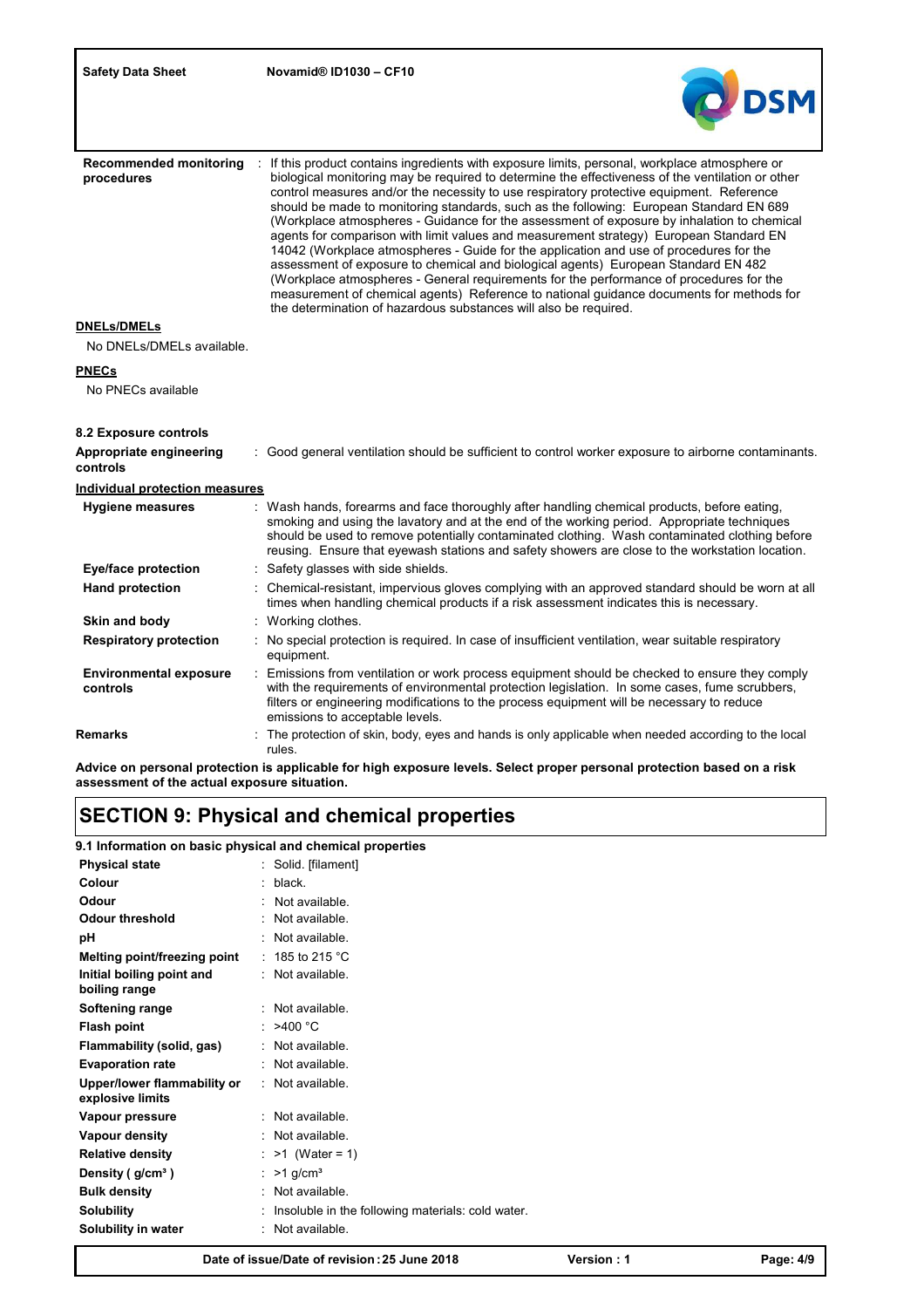

| <b>Partition coefficient: n-</b><br>octanol/water | $:$ Not available.     |
|---------------------------------------------------|------------------------|
| <b>Auto-ignition temperature</b>                  | : $>420 °C$            |
| <b>Decomposition temperature</b>                  | : $>350^{\circ}$ C     |
| Viscosity                                         | Not available.         |
| <b>Explosive properties</b>                       | $\cdot$ Not available. |
| <b>Oxidising properties</b>                       | $\cdot$ Not available. |
| 9.2 Other information                             |                        |
| <b>Minimum ignition</b><br>temperature            | $:~$ 450 °C            |

# **SECTION 10: Stability and reactivity**

| <b>10.1 Reactivity</b>                     | No specific test data related to reactivity available for this product or its ingredients. |
|--------------------------------------------|--------------------------------------------------------------------------------------------|
| <b>10.2 Chemical stability</b>             | $\therefore$ The product is stable.                                                        |
| 10.3 Possibility of<br>hazardous reactions | : Under normal conditions of storage and use, hazardous reactions will not occur.          |
| 10.4 Conditions to avoid                   | : No specific data.                                                                        |
| 10.5 Incompatible materials                | : No specific data.                                                                        |
| 10.6 Hazardous<br>decomposition products   | : No specific data.                                                                        |

Remarks : At processing temperatures some degree of thermal degradation may occur. see section 5.

# **SECTION 11: Toxicological information**

| 11.1 Information on toxicological effects<br><b>Acute toxicity</b>             |  |                    |  |  |
|--------------------------------------------------------------------------------|--|--------------------|--|--|
| <b>Conclusion/Summary</b><br><b>Acute toxicity estimates</b><br>Not available. |  | : Not available.   |  |  |
| <b>Irritation/Corrosion</b>                                                    |  |                    |  |  |
| <b>Conclusion/Summary</b>                                                      |  |                    |  |  |
| <b>Eyes</b>                                                                    |  | Not available.     |  |  |
| <b>Skin</b>                                                                    |  | Not available.     |  |  |
| <b>Respiratory</b>                                                             |  | : Not available.   |  |  |
| <b>Sensitisation</b>                                                           |  |                    |  |  |
| <b>Conclusion/Summary</b>                                                      |  |                    |  |  |
| Skin                                                                           |  | Not available.     |  |  |
| Respiratory                                                                    |  | : Not available.   |  |  |
| <b>Mutagenicity</b>                                                            |  |                    |  |  |
| <b>Conclusion/Summary</b>                                                      |  | : Not available.   |  |  |
| Carcinogenicity                                                                |  |                    |  |  |
| <b>Conclusion/Summary</b>                                                      |  | : Not available.   |  |  |
| <b>Reproductive toxicity</b>                                                   |  |                    |  |  |
| <b>Conclusion/Summary</b>                                                      |  | : Not available.   |  |  |
| <b>Teratogenicity</b>                                                          |  |                    |  |  |
|                                                                                |  |                    |  |  |
| <b>Conclusion/Summary</b>                                                      |  | $:$ Not available. |  |  |
| Specific target organ toxicity (single exposure)<br>Not available.             |  |                    |  |  |
| Specific target organ toxicity (repeated exposure)                             |  |                    |  |  |

**Date of issue/Date of revision :25 June 2018 Version : 1 Page: 5/9**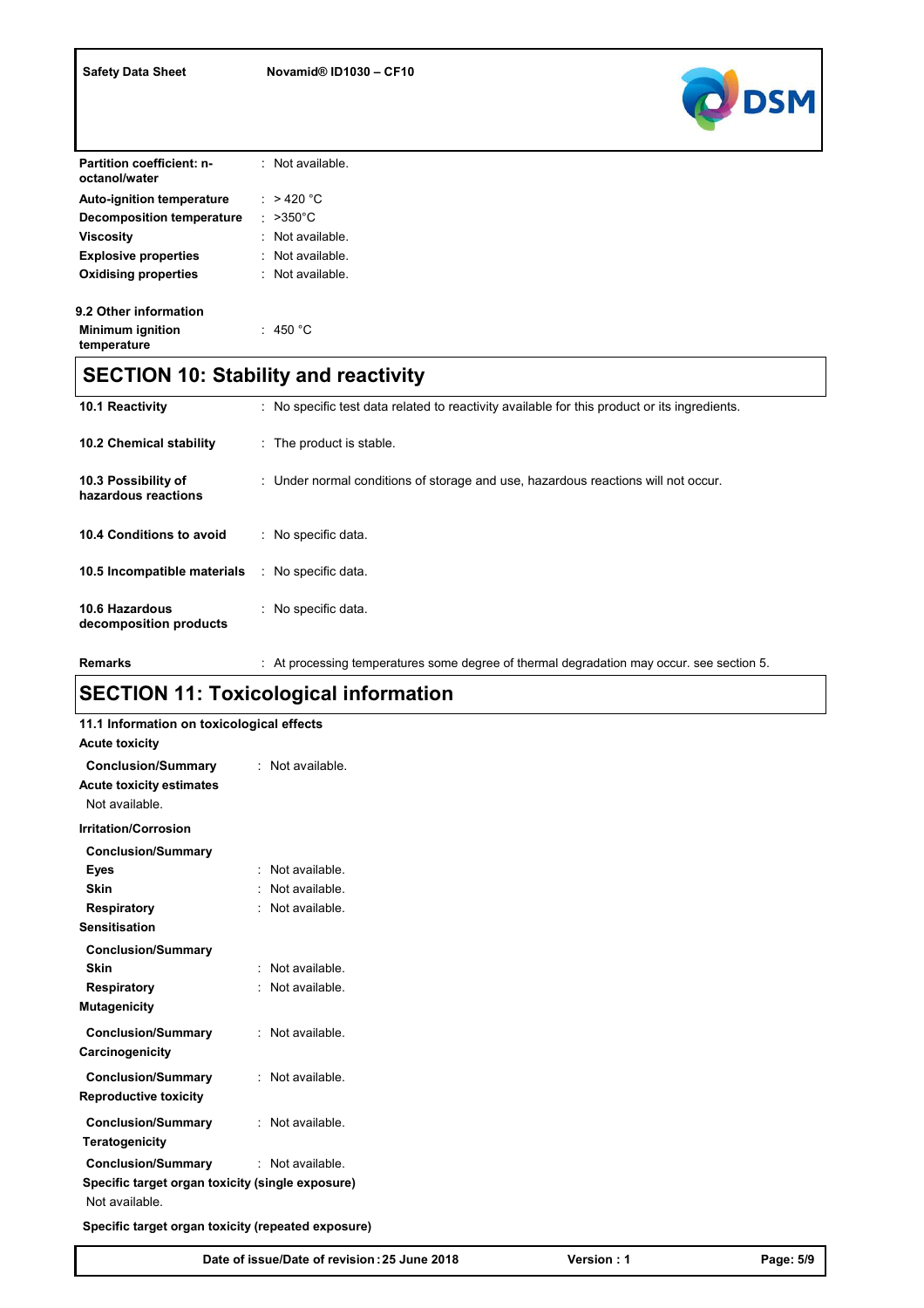

Not available.

| <b>Aspiration hazard</b><br>Not available. |                                                                                                                     |
|--------------------------------------------|---------------------------------------------------------------------------------------------------------------------|
|                                            |                                                                                                                     |
| <b>Potential acute health effects</b>      |                                                                                                                     |
| Eye contact                                | No known significant effects or critical hazards.                                                                   |
| Inhalation                                 | Exposure to decomposition products may cause a health hazard. Serious effects may be delayed<br>following exposure. |
| <b>Skin contact</b>                        | No known significant effects or critical hazards.                                                                   |
| Ingestion                                  | : No known significant effects or critical hazards.                                                                 |
|                                            | Symptoms related to the physical, chemical and toxicological characteristics                                        |
| Eye contact                                | : No specific data.                                                                                                 |
| <b>Inhalation</b>                          | : No specific data.                                                                                                 |
| <b>Skin contact</b>                        | : No specific data.                                                                                                 |
| Ingestion                                  | : No specific data.                                                                                                 |
| <b>Potential chronic health effects</b>    |                                                                                                                     |
| Not available.                             |                                                                                                                     |
| <b>Conclusion/Summary</b>                  | : Not available.                                                                                                    |
| General                                    | No known significant effects or critical hazards.                                                                   |
| Carcinogenicity                            | : No known significant effects or critical hazards.                                                                 |
| <b>Mutagenicity</b>                        | No known significant effects or critical hazards.                                                                   |
| <b>Teratogenicity</b>                      | No known significant effects or critical hazards.                                                                   |
| <b>Developmental effects</b>               | No known significant effects or critical hazards.                                                                   |
| <b>Fertility effects</b>                   | No known significant effects or critical hazards.                                                                   |

# **SECTION 12: Ecological information**

| <b>Conclusion/Summary</b> | Not available. |
|---------------------------|----------------|

### **12.2 Persistence and degradability**

| <b>Conclusion/Summary</b> | Not available. |
|---------------------------|----------------|
|---------------------------|----------------|

**12.3 Bioaccumulative potential**

| 12.4 Mobility in soil                          |                  |
|------------------------------------------------|------------------|
| Soil/water partition<br>coefficient $(K_{oc})$ | : Not available. |
| <b>Mobility</b>                                | : Not available. |

### **12.5 Results of PBT and vPvB assessment**

| <b>PBT</b>  | $\therefore$ Not applicable. |  |
|-------------|------------------------------|--|
| <b>vPvB</b> | $\therefore$ Not applicable. |  |

**12.6 Other adverse effects** : No known significant effects or critical hazards.

## **SECTION 13: Disposal considerations**

The information in this section contains generic advice and guidance. The list of Identified Uses in Section 1 should be consulted for any available use-specific information provided in the Exposure Scenario(s).

### **13.1 Waste treatment methods**

| <b>Product</b>             |                                                                                                                                                                                                                                                                                                                                                                                                                                                                                                                                                  |
|----------------------------|--------------------------------------------------------------------------------------------------------------------------------------------------------------------------------------------------------------------------------------------------------------------------------------------------------------------------------------------------------------------------------------------------------------------------------------------------------------------------------------------------------------------------------------------------|
| <b>Methods of disposal</b> | : The generation of waste should be avoided or minimised wherever possible. Disposal of this<br>product, solutions and any by-products should at all times comply with the requirements of<br>environmental protection and waste disposal legislation and any regional local authority<br>requirements. Dispose of surplus and non-recyclable products via a licensed waste disposal<br>contractor. Waste should not be disposed of untreated to the sewer unless fully compliant with<br>the requirements of all authorities with jurisdiction. |
| Hazardous waste            | : Within the present knowledge of the supplier, this product is not regarded as hazardous waste, as<br>defined by EU Directive 2008/98/EC.                                                                                                                                                                                                                                                                                                                                                                                                       |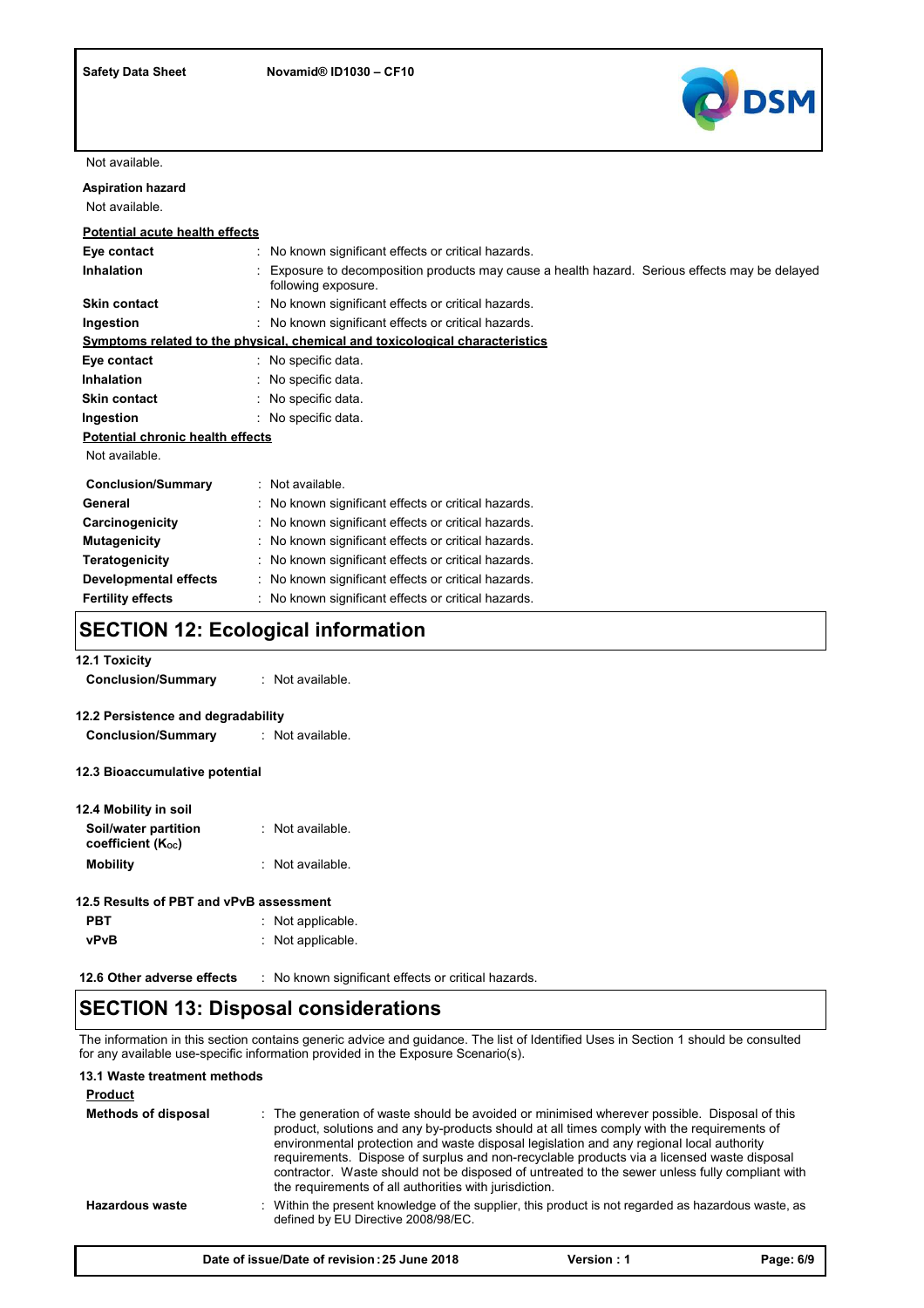

| Packaging                  |                                                                                                                                                                                                                                           |
|----------------------------|-------------------------------------------------------------------------------------------------------------------------------------------------------------------------------------------------------------------------------------------|
| <b>Methods of disposal</b> | : The generation of waste should be avoided or minimised wherever possible. Waste packaging<br>should be recycled. Incineration or landfill should only be considered when recycling is not<br>feasible.                                  |
| <b>Special precautions</b> | : This material and its container must be disposed of in a safe way. Empty containers or liners<br>may retain some product residues. Avoid dispersal of spilt material and runoff and contact with<br>soil, waterways, drains and sewers. |

# **SECTION 14: Transport information**

|                                    | <b>ADR/RID</b> | <b>ADN</b>     | <b>IMDG</b>    | <b>IATA</b>    |
|------------------------------------|----------------|----------------|----------------|----------------|
| 14.1 UN number                     | Not regulated. | Not regulated. | Not regulated. | Not regulated. |
| 14.2 UN proper<br>shipping name    | ٠              |                |                |                |
| 14.3 Transport<br>hazard class(es) |                |                |                |                |
| 14.4 Packing<br>group              | ۰              | -              | -              | -              |
| 14.5<br>Environmental<br>hazards   | No.            | No.            | No.            | No.            |

**14.6 Special precautions for user**

: **Transport within user's premises:** always transport in closed containers that are upright and secure. Ensure that persons transporting the product know what to do in the event of an accident or spillage.

**14.7 Transport in bulk according to Annex II of Marpol and the IBC Code** : Not available.

## **SECTION 15: Regulatory information**

**15.1 Safety, health and environmental regulations/legislation specific for the substance or mixture**

**EU Regulation (EC) No. 1907/2006 (REACH)**

**Annex XIV - List of substances subject to authorisation**

### **Annex XIV**

None of the components are listed.

**Substances of very high concern**

None of the components are listed.

**Annex XVII - Restrictions on the manufacture, placing on the market and**  : Not applicable.

**use of certain dangerous substances, mixtures and articles**

**Ozone depleting substances (1005/2009/EU)**

Not listed.

Not listed. **Prior Informed Consent (PIC) (649/2012/EU)**

**International regulations**

**Chemical Weapon Convention List Schedules I, II & III Chemicals**

| Ingredient name                        |                                              | List name |            | <b>Status</b> |
|----------------------------------------|----------------------------------------------|-----------|------------|---------------|
| Not listed.                            |                                              |           |            |               |
| Montreal Protocol (Annexes A, B, C, E) |                                              |           |            |               |
| Ingredient name                        |                                              |           |            | <b>Status</b> |
| Not listed.                            |                                              |           |            |               |
|                                        |                                              |           |            |               |
|                                        | Date of issue/Date of revision: 25 June 2018 |           | Version: 1 |               |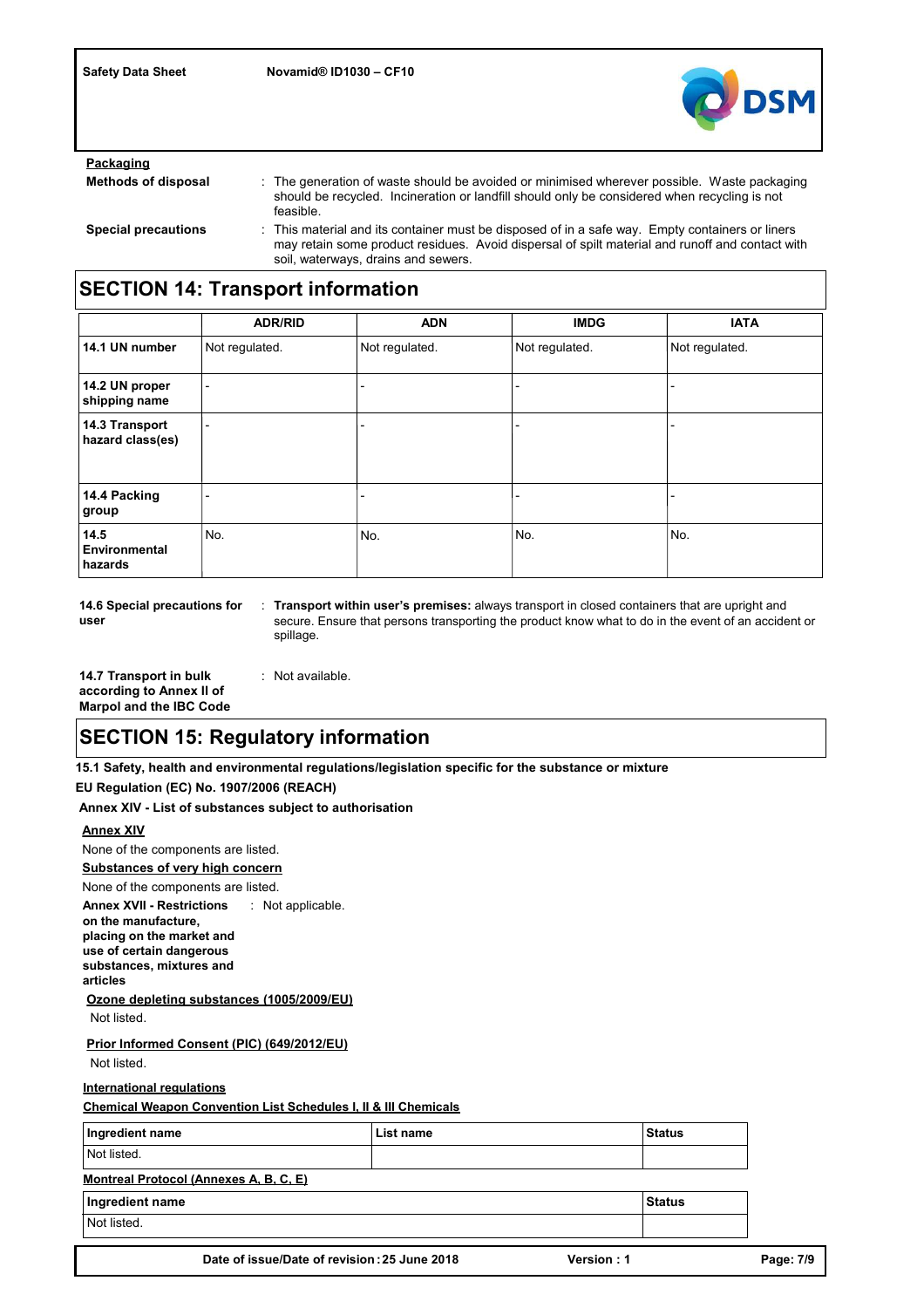

| <b>Stockholm Convention on Persistent Organic Pollutants</b> |           |               |  |  |  |  |
|--------------------------------------------------------------|-----------|---------------|--|--|--|--|
| Ingredient name                                              | List name | <b>Status</b> |  |  |  |  |
| Not listed.                                                  |           |               |  |  |  |  |
| <b>Rotterdam Convention on Prior Informed Consent (PIC)</b>  |           |               |  |  |  |  |
| Ingredient name                                              | List name | <b>Status</b> |  |  |  |  |
| Not listed.                                                  |           |               |  |  |  |  |
| <b>UNECE Aarhus Protocol on POPs and Heavy Metals</b>        |           |               |  |  |  |  |
| Ingredient name                                              | List name | <b>Status</b> |  |  |  |  |
| Not listed.                                                  |           |               |  |  |  |  |

**15.2 Chemical safety** 

: No Chemical Safety Assessment has been carried out.

**assessment**

### **SECTION 16: Other information**

### **Procedure used to derive the classification according to Regulation (EC) No. 1272/2008 [CLP/GHS]**

| Classification  | ification |
|-----------------|-----------|
| Not classified. |           |

### **Full text of abbreviated H statements**

Not applicable.

### **Full text of classifications [CLP/GHS]**

Not applicable.

| <b>Information</b>                              |  | : DSM Engineering Plastics BV, Global Research & Technology Department<br>Product Data Management<br>P.O. Box 1077, 6160 BB Geleen<br>The Netherlands, Europe<br>E-mail: productdatamanagement.dep@dsm.com                                                                                                                                                                                                                                                  |
|-------------------------------------------------|--|-------------------------------------------------------------------------------------------------------------------------------------------------------------------------------------------------------------------------------------------------------------------------------------------------------------------------------------------------------------------------------------------------------------------------------------------------------------|
|                                                 |  | SDS:<br>DSM Resins B.V./Regulatory Affairs & Product Safety<br>P.O. Box 615, 8000 AP Zwolle<br>The Netherlands, Europe<br>E-mail: info.worldwise@dsm.com                                                                                                                                                                                                                                                                                                    |
| Alterations compared to the<br>previous version |  | : Alterations compared to the previous version are marked with a little (blue) triangle.                                                                                                                                                                                                                                                                                                                                                                    |
| Abbreviations and acronyms                      |  | $\therefore$ ATE = Acute Toxicity Estimate<br>CLP = Classification, Labelling and Packaging Regulation [Regulation (EC) No.<br>1272/20081<br>DMEL = Derived Minimal Effect Level<br>DNEL = Derived No Effect Level<br>EUH statement = CLP-specific Hazard statement<br>PBT = Persistent. Bioaccumulative and Toxic<br>PNEC = Predicted No Effect Concentration<br><b>RRN = REACH Registration Number</b><br>vPvB = Very Persistent and Very Bioaccumulative |
| Sources of key data                             |  | $\therefore$ Literature data and/or investigation reports are available through the manufacturer.                                                                                                                                                                                                                                                                                                                                                           |
| Internal code                                   |  | WW64745                                                                                                                                                                                                                                                                                                                                                                                                                                                     |
| <b>Training advice</b>                          |  | : Before handling this substance/preparation, the personnel involved should be<br>instructed by means of this safety data sheet.                                                                                                                                                                                                                                                                                                                            |

### **Notice to reader**

**History** The information contained in the Safety Data Sheet is based on our data available on the date of publication. The information is intended to aid the user in controlling the handling risks; it is not to be construed as a warranty or specification of the product quality. The information may not be or may not altogether be applicable to combinations of the product with other substances or to particular applications. The user is responsible for ensuring that appropriate precautions are taken and for satisfying themselves that the data are suitable and sufficient for the product's intended purpose. In case of any unclarity we advise consulting the supplier or an expert.

| Date of printing | $: 25$ June 2018. |
|------------------|-------------------|
| Date of issue    | $: 25$ June 2018  |